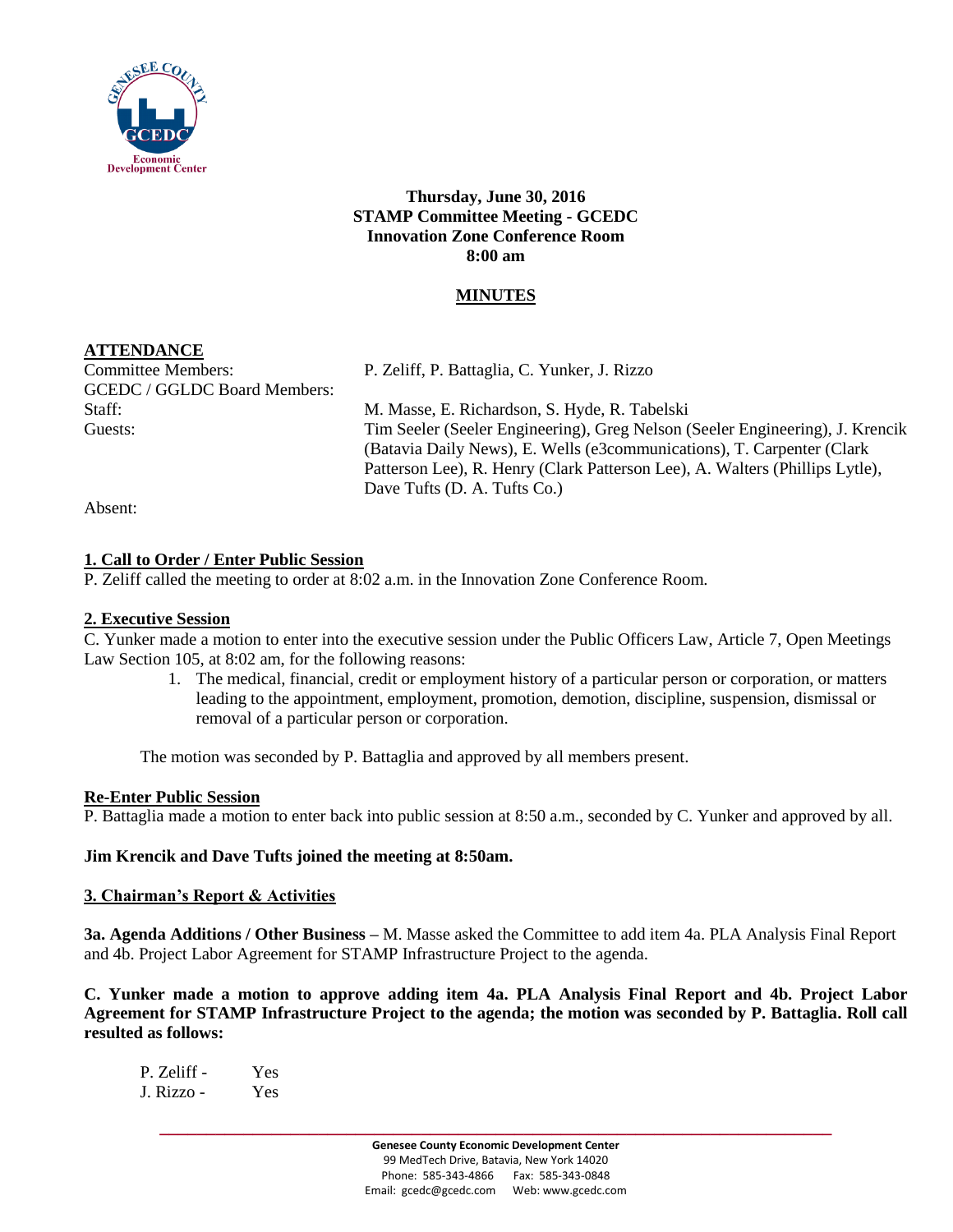P. Battaglia - Yes C. Yunker - Yes **The item was approved as presented.**

**3b. Minutes: May 26, 2016**

**C. Yunker made a motion to approve the Minutes from May 26, 2016 the motion was seconded by P. Battaglia. Roll call resulted as follows:**

P. Zeliff - Yes J. Rizzo - Yes P. Battaglia - Yes C. Yunker - Yes

**The item was approved as presented.**

P. Zeliff recognized a guest who attended the meeting. He shared that this meeting is an informational meeting and that the Committee will not be accepting any comments at this time. He asked the guest to introduce himself.

Dave Tufts of D.A. Tufts Co. shared that he is a local contractor and is very interested in the review of the Project Labor Agreement. He is very impassioned about this and feels like there are a lot of contractors between Buffalo and Rochester. He would like to see that this project remains open for all those contractors that will be shut out of this project if a PLA is put into place.

## **4. Discussions / Official Recommendations to the Board:**

**4a. PLA Analysis Final Report** – M. Masse introduced Tim Seeler of Seeler Engineering to give a brief overview of the report that he has prepared on behalf of the GCEDC.

T. Seeler shared that the report indicates several benefits to the GCEDC if the PLA is used on the project. They are as follows:

- 1. A potential labor cost savings of \$421,800 (approx. 8.4%);
- 2. Avoidance of costly delays from potential strikes or other disruptions arising from work disputes;
- 3. Flexibility in work scheduling and shift time that increase productivity;
- 4. Ensuring a reliable source of skilled and experienced labor;
- 5. Greater flexibility in application of the Wicks Law;

6. Avoiding favoritism by ensuring availability of the benefits of the PLA to all successful bidders regardless of union/non-union status or the status of their employees;

- 7. Obtaining the best work at the lowest price possible; and
- 8. Preventing favoritism, fraud and corruption.

## **J. Rizzo made a motion to recommend approval of the PLA Analysis Final Report to the full Board; the motion was seconded by P. Battaglia. Roll call resulted as follows:**

| P. Zeliff -    | Yes |
|----------------|-----|
| J. Rizzo -     | Yes |
| P. Battaglia - | Yes |
| C. Yunker -    | Yes |

**The item was approved as presented.**

#### **4b. Project Labor Agreement for STAMP Infrastructure Project**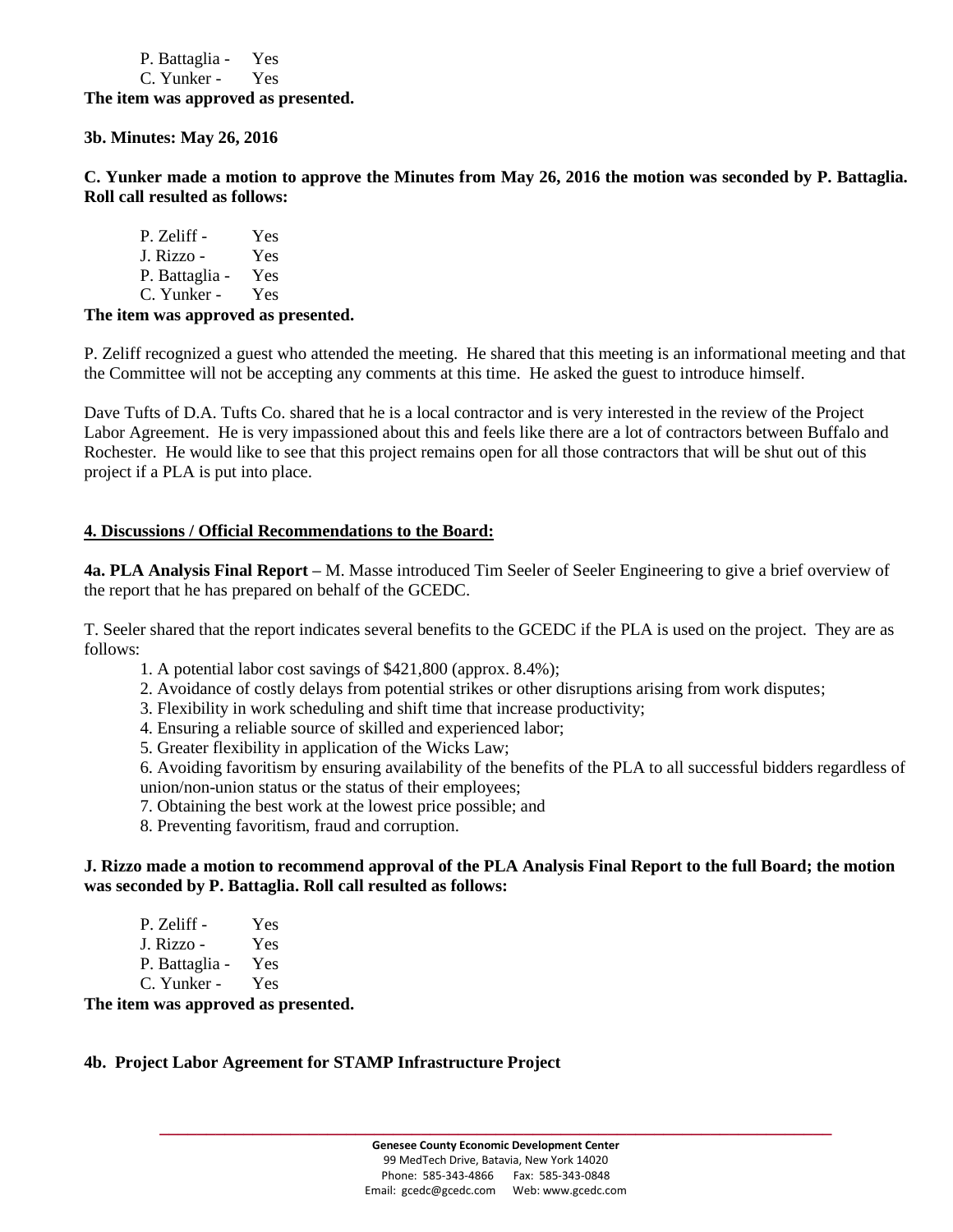**J. Rizzo made a motion to recommend approval of a resolution authorizing the use of a Project Labor Agreement for the STAMP Infrastructure Project to the full Board; the motion was seconded by P. Battaglia. Roll call resulted as follows:**

| P. Zeliff -    | Yes |
|----------------|-----|
| J. Rizzo -     | Yes |
| P. Battaglia - | Yes |
| C. Yunker -    | Yes |

## **The item was approved as presented.**

**4c. Amended Findings Statement –** M. Masse shared that on March 1, 2012, as Lead Agency under SEQR, the GCEDC Board approved the Findings Statement that concluded the GEIS process for the STAMP project. Since that time, there have been a number of changes to STAMP that weren't anticipated at the time SEQR was completed. In addition, the first tenant has committed to construction at the STAMP site (1366 Technologies) and their proposed project must be reviewed for consistency with the GEIS. Since reaffirming its status as Lead Agency in March 2016, the GCEDC has worked with the STAMP Tech Team to complete a comprehensive analysis of the project changes and the proposed 1366 project to determine whether there are any significant adverse environmental impacts that were not addressed in the GEIS. Following is a list of the changes to STAMP that were analyzed:

- a. Inclusion of residential properties acquired by the GCEDC and subsequent rezoning to TD-1
- b. Realignment and acceleration of construction of the main access road
- c. Realignment of the Bypass road
- d. Changes to the utility runs
- e. Adjustments to the zoning districts and regulations
- f. Demolition of houses along Crosby Road
- g. Town's water project and water service for STAMP
- h. Sewer service for STAMP and utilization of Village of Medina WWTF
- i. 1366 Technologies full build out

The analysis concludes that there are no significant adverse environmental impacts that were not addressed in the GEIS. Accordingly, an Amended Findings Statement has been prepared which summarizes the analysis and its conclusions. Based on the analysis that was completed, in accordance with applicable SEQR regulations, the staff recommends approval to the full Board the Amended Findings Statement.

## **P. Battaglia made a motion to recommend approval of a resolution adopting the Amended Findings Statement to the full Board; the motion was seconded by C. Yunker. Roll call resulted as follows:**

| P. Zeliff -    | <b>Yes</b> |
|----------------|------------|
| J. Rizzo -     | Yes        |
| P. Battaglia - | Yes        |
| C. Yunker -    | Yes        |

**The item was approved as presented.**

**4d. Regional Council / Upstate Revitalization Initiative –** S. Hyde shared that Genesee County and the STAMP project is a major part of the Finger Lakes regions' URI strategy. New work groups are being formed to ensure the appropriate focus and resources from the \$500M award are available to be appropriated to ensure successful achievement of the URI plan. Several Genesee County representatives have been appointed to the new work groups. S. Hyde has been appointed to be a part of the "Next Generation Manufacturing and Technology Workgroup" and a specific sub-team for STAMP has been established within this workgroup given STAMP will need continued investment through time to expand the infrastructure capacity at the site in order to hit the jobs and investment levels within the URI plan.